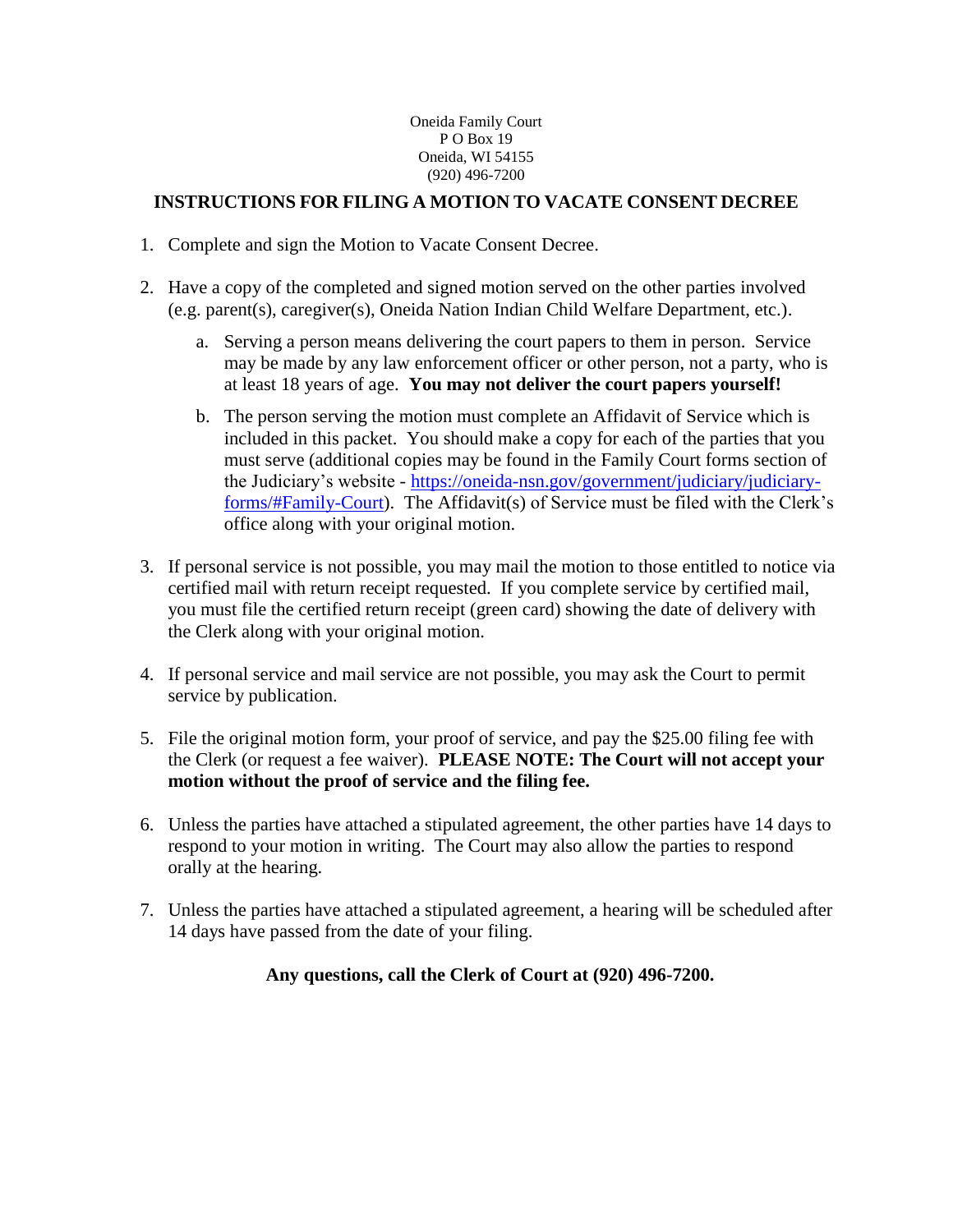Oneida Family Court P O Box 19 Oneida, WI 54155 (920) 496-7200

### **ONEIDA FAMILY COURT**

#### **IN THE INTEREST OF:**

Name

**\_\_\_\_\_\_\_\_\_\_\_\_\_\_\_\_\_\_\_\_\_\_\_\_\_\_\_\_\_\_\_\_\_\_\_ Case No.** \_\_\_\_\_\_\_\_\_\_\_\_\_\_\_

\_\_\_\_\_\_\_\_\_\_\_\_\_\_\_\_\_\_\_\_\_\_\_\_\_\_\_\_\_\_\_\_\_\_\_ Date of Birth

#### **Motion to Vacate Consent Decree**

#### **I STATE ON INFORMATION AND BELIEF:**

1. Child's Address and Telephone Number

Parent 1's Name, Address, and Telephone Number Date of Birth Parent 2's Name, Address, and Telephone Number Date of Birth Legal Custodian or Guardian's Name, Address, and Telephone Number

Petitioner's Name (If Not Listed Above, Include Address and Telephone Number)

- 2. A consent decree was ordered by the Court on [*Date*] \_\_\_\_\_\_\_\_\_\_\_\_\_\_\_\_\_\_\_\_\_\_\_\_.
- 3. The consent decree is scheduled to expire on [*Date*] \_\_\_\_\_\_\_\_\_\_\_\_\_\_\_\_\_\_\_\_\_\_\_\_\_.
- 4. The consent decree should be vacated because: \_\_\_\_\_\_\_\_\_\_\_\_\_\_\_\_\_\_\_\_\_\_\_\_\_\_\_\_\_\_\_

**See attached** 

Signature Date

Name Printed or Typed

\_\_\_\_\_\_\_\_\_\_\_\_\_\_\_\_\_\_\_\_\_\_\_\_\_\_\_

\_\_\_\_\_\_\_\_\_\_\_\_\_\_\_\_\_\_\_\_\_\_\_\_\_\_\_\_\_\_\_\_\_\_\_\_\_\_\_\_\_\_\_\_\_\_\_\_\_\_\_\_\_\_\_\_\_\_\_\_\_\_\_\_\_\_\_\_\_\_\_\_\_\_\_ \_\_\_\_\_\_\_\_\_\_\_\_\_\_\_\_\_\_\_\_\_\_\_\_\_\_\_\_\_\_\_\_\_\_\_\_\_\_\_\_\_\_\_\_\_\_\_\_\_\_\_\_\_\_\_\_\_\_\_\_\_\_\_\_\_\_\_\_\_\_\_\_\_\_\_

**\_\_\_\_\_\_\_\_\_\_\_\_\_\_\_\_\_\_\_\_\_\_\_\_\_\_\_ \_\_\_\_\_\_\_\_\_\_\_\_\_\_**

**The parties may stipulate and agree that the Court may enter an order vacating the consent decree and reinstating the proceedings by attaching an agreement signed by all parties.**